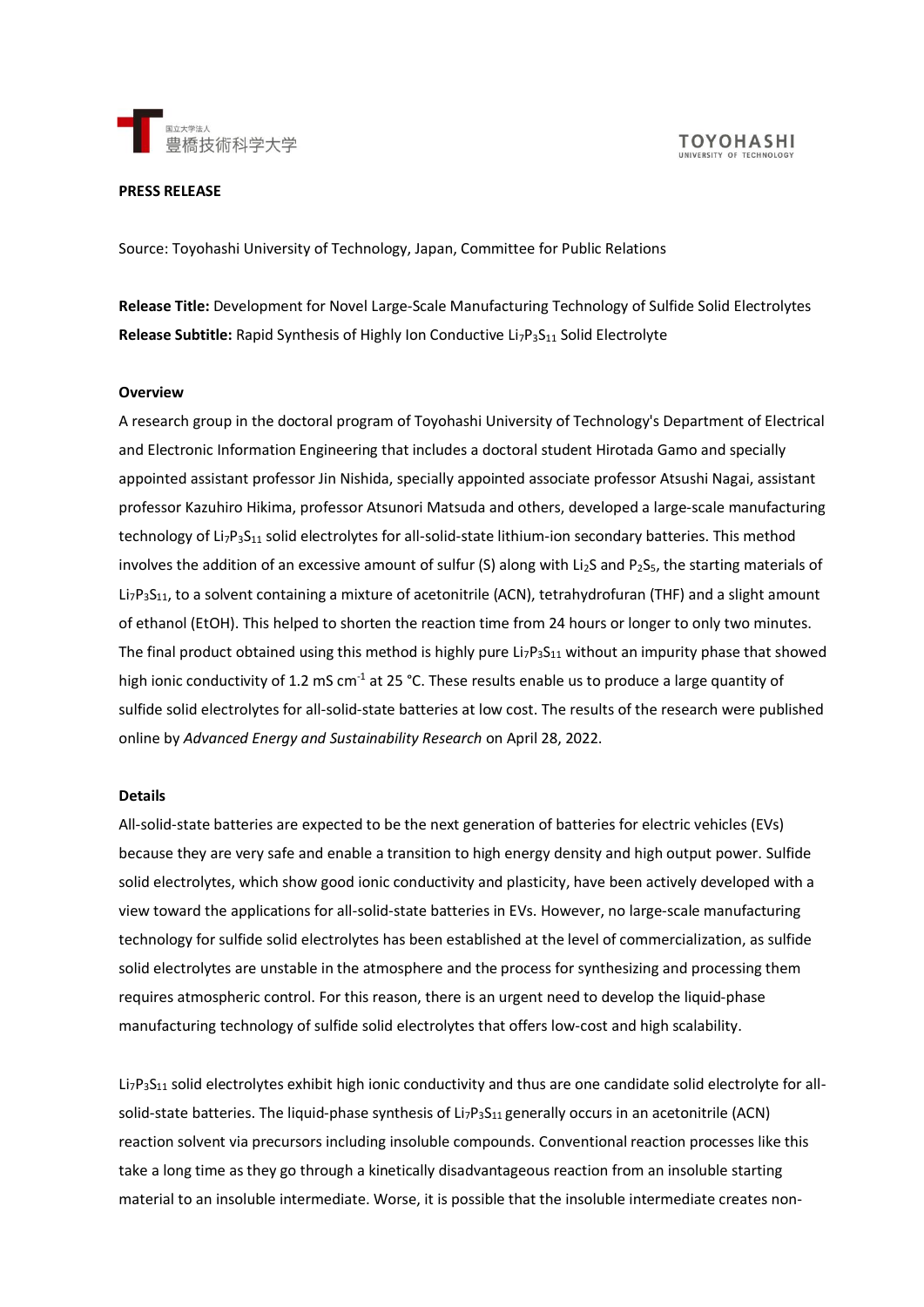

uniformity through a complicated phase formation, leading to an increase in large-scale manufacturing costs.

Against this background, the research group worked on the development of a technology for liquid-phase production of highly ion conductive Li<sub>7</sub>P<sub>3</sub>S<sub>11</sub> solid electrolytes via uniform precursor solutions. It has been shown that the recently developed method can obtain a uniform precursor solution containing soluble lithium polysulfide (Li<sub>2</sub>S<sub>x</sub>) in just two minutes, by adding Li<sub>2</sub>S and P<sub>2</sub>S<sub>5</sub>, the starting materials of Li<sub>7</sub>P<sub>3</sub>S<sub>11</sub>, and an excessive amount of S to a solvent containing a mixture of ACN, THF and a small amount of EtOH. The key to the rapid synthesis in this method is the formation of lithium polysulfide through the addition of a small amount of EtOH or an excessive amount of S.

To elucidate the mechanism of the reaction in this method, ultraviolet-visible (UV-Vis) spectroscopy was used to investigate the chemical stability of  $Li<sub>2</sub>S<sub>x</sub>$  with and without the added EtOH. The study showed that the presence of EtOH made Li<sub>2</sub>S<sub>x</sub> more chemically stable. Thus, the reaction in this method would take the following steps. First, lithium ions are strongly coordinated with EtOH, a highly polar solvent. Next, shielding polysulfide ions against lithium ions stabilizes highly reactive S<sub>3</sub><sup>-</sup> radical anions which are a kind of polysulfide. The generated S<sub>3</sub><sup>-</sup> attacks the P<sub>2</sub>S<sub>5</sub>, breaking the cage structure of P<sub>2</sub>S<sub>5</sub> and causing the reaction to progress. The reaction forms lithium thiophosphate which dissolves into a highly soluble mixed solvent containing ACN and THF solvents. This may have helped to obtain uniform precursor solutions very rapidly. The final product, Li<sub>7</sub>P<sub>3</sub>S<sub>11</sub>, could be prepared in two hours without the necessity of ball milling or high energy treatment in the process of reaction.

The ion conductivity of the Li<sub>7</sub>P<sub>3</sub>S<sub>11</sub> obtained using this method was 1.2 mS cm<sup>-1</sup> at 25 °C, higher than the Li<sub>7</sub>P<sub>3</sub>S<sub>11</sub> synthesized using the conventional liquid-phase synthesis method (0.8 mS cm<sup>-1</sup>) or ball milling (1.0 mS cm<sup>-1</sup>). The method proposes a new path for the synthesis of a sulfide solid electrolyte and achieves a large-scale manufacturing technology with low cost.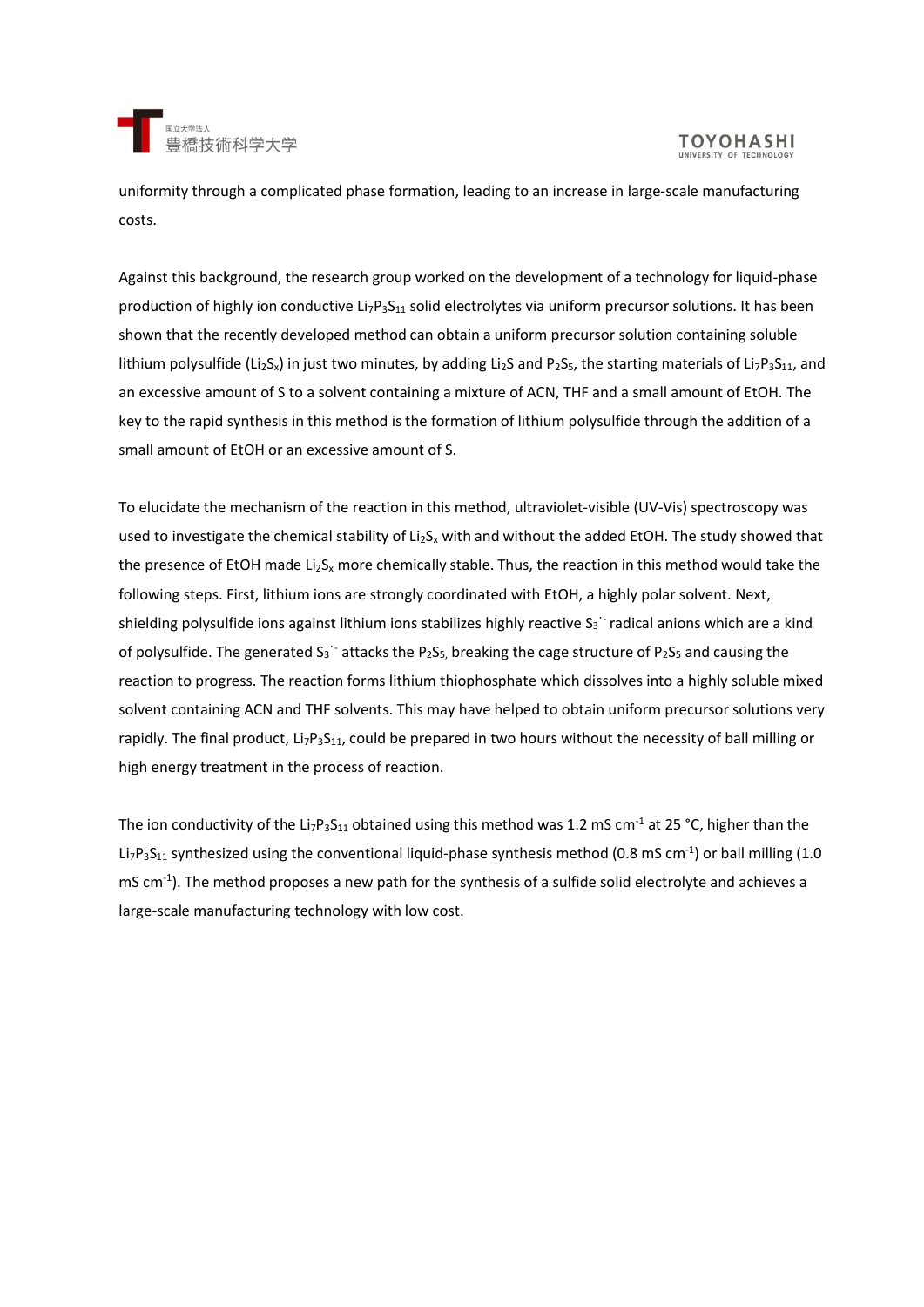

## **Future Outlook**

The research team believes that the low-cost technology for the large-scale manufacturing of sulfide solid electrolytes for all-solid-state batteries proposed in this research could be important in the commercialization of EVs equipped with all-solid-state batteries. The research focused on Li<sub>7</sub>P<sub>3</sub>S<sub>11</sub> for use as a sulfide solid electrolyte. We also want to apply this technology to the synthesis of sulfide solid electrolytes other than  $Li<sub>7</sub>P<sub>3</sub>S<sub>11</sub>$ .

This research was conducted as part of the New Energy and Industrial Technology Development Organization (NEDO)'s SOLiD-EV project (JPNP 18003) aimed at the Development of Material Evaluation Techniques for Advanced and Innovative Batteries (Phase 2).

# **Reference**

Hirotada Gamo, Jin Nishida, Atsushi Nagai, Kazuhiro Hikima and Atsunori Matsuda, T Solution Processing via Dynamic Sulfide Radical Anions for Sulfide Solid Electrolytes, *Advanced Energy and Sustainability Research*, 2022, 2200019. [doi.org/10.1002/aesr.202200019](https://doi.org/10.1002/aesr.202200019)

## **Further information**

Toyohashi University of Technology 1-1 Hibarigaoka, Tempaku, Toyohashi, Aichi Prefecture, 441-8580, JAPAN Inquiries: Committee for Public Relations E-mail: press@office.tut.ac.jp Toyohashi University of Technology founded in 1976 as a National University of Japan is a research institute in the fields of mechanical engineering, advanced electronics, information sciences, life sciences, and architecture.

Website:<https://www.tut.ac.jp/english/>